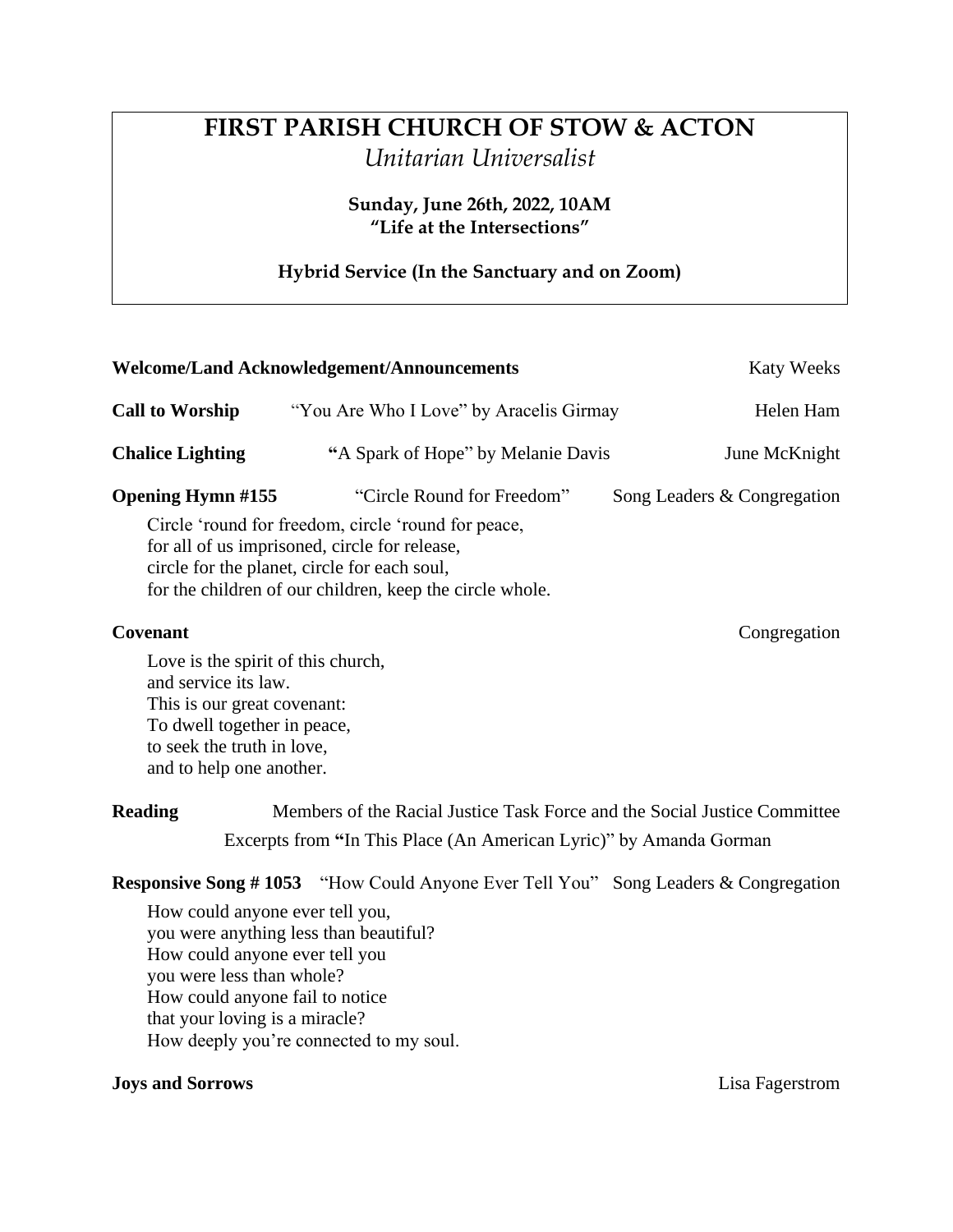### **Sharing Our Gifts** Katy Weeks

This summer we share our weekly offering with 3L Place, Cultivate Care Farm, & MARA (Maynard Anti-Racism Alliance).

Checks may be made to "First Parish Church" and sent to the Church at: Pledges: attn: Pledge Secretary, PO Box 215, Stow MA 01775 Donations: attn: Treasurer, 353 Great Rd, Stow MA 01775 or donate online at<https://fpc-stow-acton.org/donate> or by text to (978) 310-3309.

**Offertory Hymn #168** "One More Step" Song Leaders & Congregation

One more step, we will take one more step, 'til there is peace for us and everyone, we'll take one more step.

One more word, we will say one more word, 'til every word is heard by everyone, we'll say one more word.

One more prayer, we will say one more prayer, 'til every prayer is shared by everyone, we'll say one more prayer.

One more song, we will sing one more song, 'til every song is sung by everyone, we'll sing one more song.

| Sermon                                  | "Life at the Intersections"                                                                             | Lisa Fagerstrom             |
|-----------------------------------------|---------------------------------------------------------------------------------------------------------|-----------------------------|
| Closing Hymn $# 1014$                   | "Answering the Call of Love"                                                                            | Song Leaders & Congregation |
| The truth in our hearts is our guide.   | The promise of the Spirit: faith, hope and love abide.<br>And, so every soul is blessed and made whole; |                             |
| Chorus:                                 |                                                                                                         |                             |
| We are answering the call of love,      |                                                                                                         |                             |
|                                         | Hands joined together as hearts beat as one.                                                            |                             |
| Emboldened by faith we dare to proclaim |                                                                                                         |                             |

We are answering the call of love.